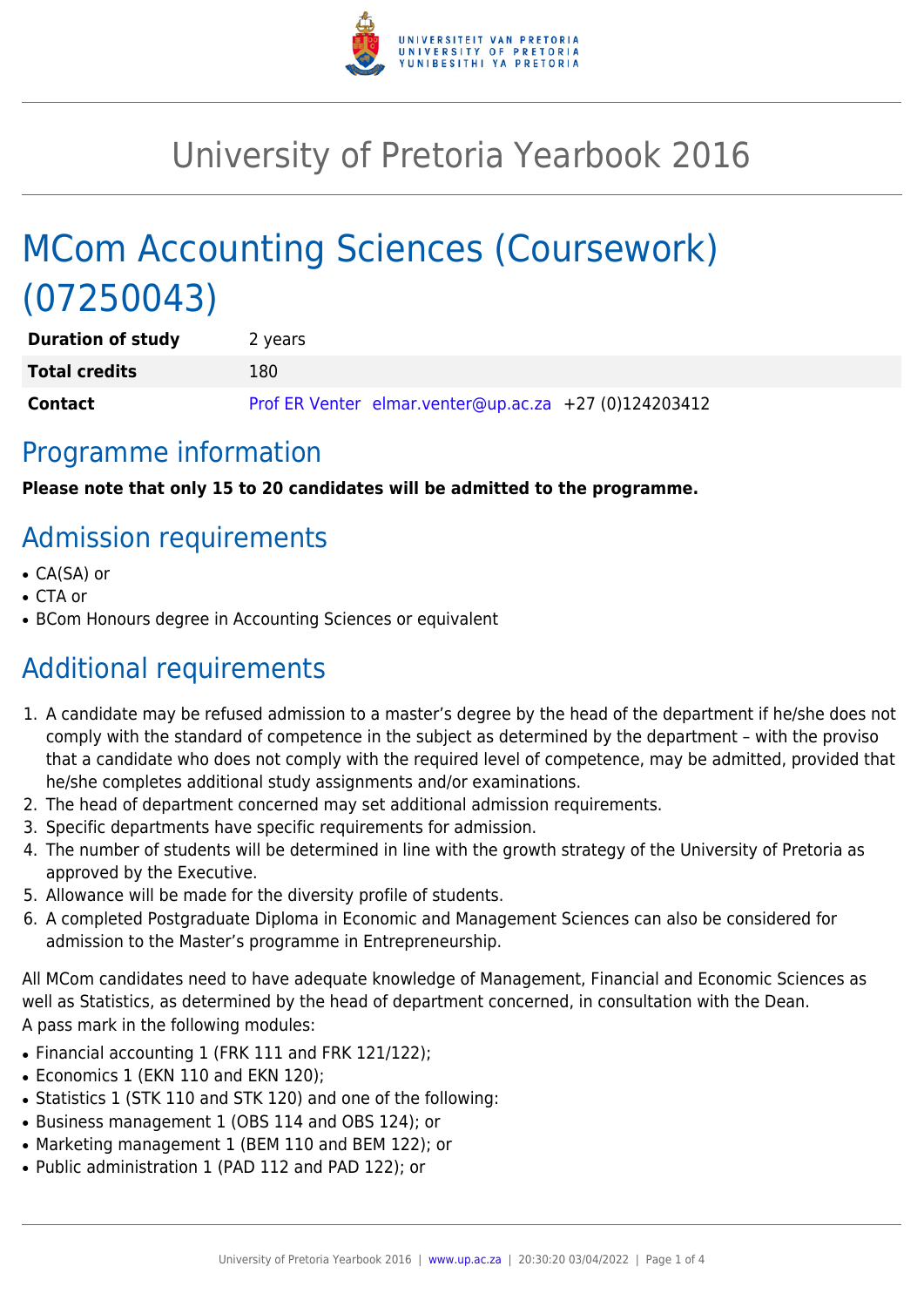

• Industrial and organisational psychology (BDO 110 and BDO 120) or equivalent modules passed at another institution as approved by the head of the department concerned in consultation with the Dean.

## Examinations and pass requirements

The pass mark for both a dissertation and a mini-dissertation is 50%. The provisions regarding pass requirements for dissertations, contained in General Regulation G.12.2, apply mutatis mutandis to minidissertations. A pass mark of at least 50% is required in the examination of each module.

## Research information

#### **Dissertations/mini-dissertations/research reports, curricula and modules**

- 1. The degree programme requires that a dissertation/mini-dissertation/research article must be submitted in a field of study chosen from the fields covered for the honours degree, provided that the Dean may, on the recommendation of the head of department concerned, approve the replacement of the required dissertation by the successful completion of a prescribed number of module credits and a mini-dissertation/research article.
- 2. Information on modules, credits and syllabi is available, on request, from the head of department concerned.
- 3. A module in Research Methodology is compulsory in all programmes. The Dean may, on the recommendation of the head of department concerned, waive the prerequisites.
- 4. Sufficient number of bound copies of the thesis/dissertation must be submitted to the Head: Student Administration for examination, after permission is granted by the supervisor.

#### **Article for publication**

A dean may require, before or on submission of a dissertation, the submission of a draft article for publication to the supervisor. The draft article should be based on the research that the student has conducted for the dissertation and be approved by the supervisor concerned. The supervisor should then have the opportunity to take the paper through all the processes of revision and resubmission as may be necessary and/or appropriate in order to achieve publication.

#### **Submission of dissertation**

A dissertation is submitted to the Head: Student Administration, before the closing date for the various graduation ceremonies as announced annually.

For examination purposes, a student must, in consultation with the supervisor, submit a sufficient number of bound copies of the dissertation, printed on good quality paper and of good letter quality, to the Head: Student Administration. Permission to submit the dissertation in unbound form may be obtained from the supervisor concerned on condition that a copy of the final approved dissertation is presented to the examiners in bound format or electronic format.

In addition to the copies already mentioned, each successful student must submit a bound paper copy as well as two electronic copies of the approved dissertation to the Head: Student Administration in the format specified by the faculty and in accordance with the minimum standards set by the Department of Library Services, before 15 February for the Autumn graduation ceremonies and before 15 July for the Spring graduation ceremonies, failing which the degree will only be conferred during a subsequent series of graduation ceremonies.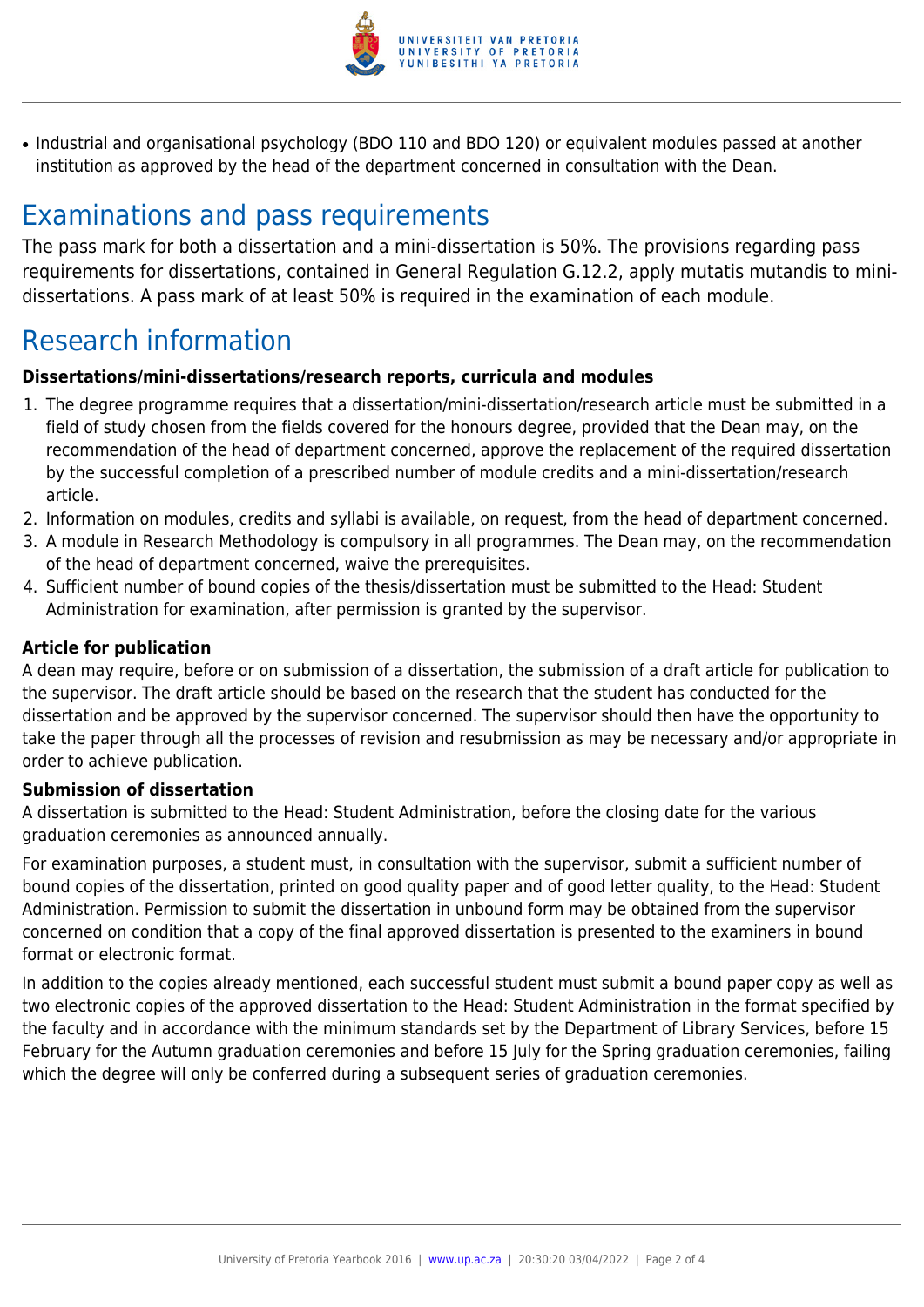

## Curriculum: Year 1

**Minimum credits: 90**

### **Core modules**

### **Financial accounting 801 (FRK 801)**

| 70.00             |
|-------------------|
| No prerequisites. |
| English           |
| Accounting        |
| Year              |
|                   |

#### **Module content**

Financial accounting theory; Measurement in financial accounting; Conceptual framework; Introduction to research.

### **Financial accounting 802 (FRK 802)**

| <b>Module credits</b>         | 20.00             |
|-------------------------------|-------------------|
| <b>Prerequisites</b>          | No prerequisites. |
| <b>Language of tuition</b>    | English           |
| <b>Academic organisation</b>  | Accounting        |
| <b>Period of presentation</b> | Year              |
| <b>Module content</b>         |                   |

Current trends in research in financial accounting.